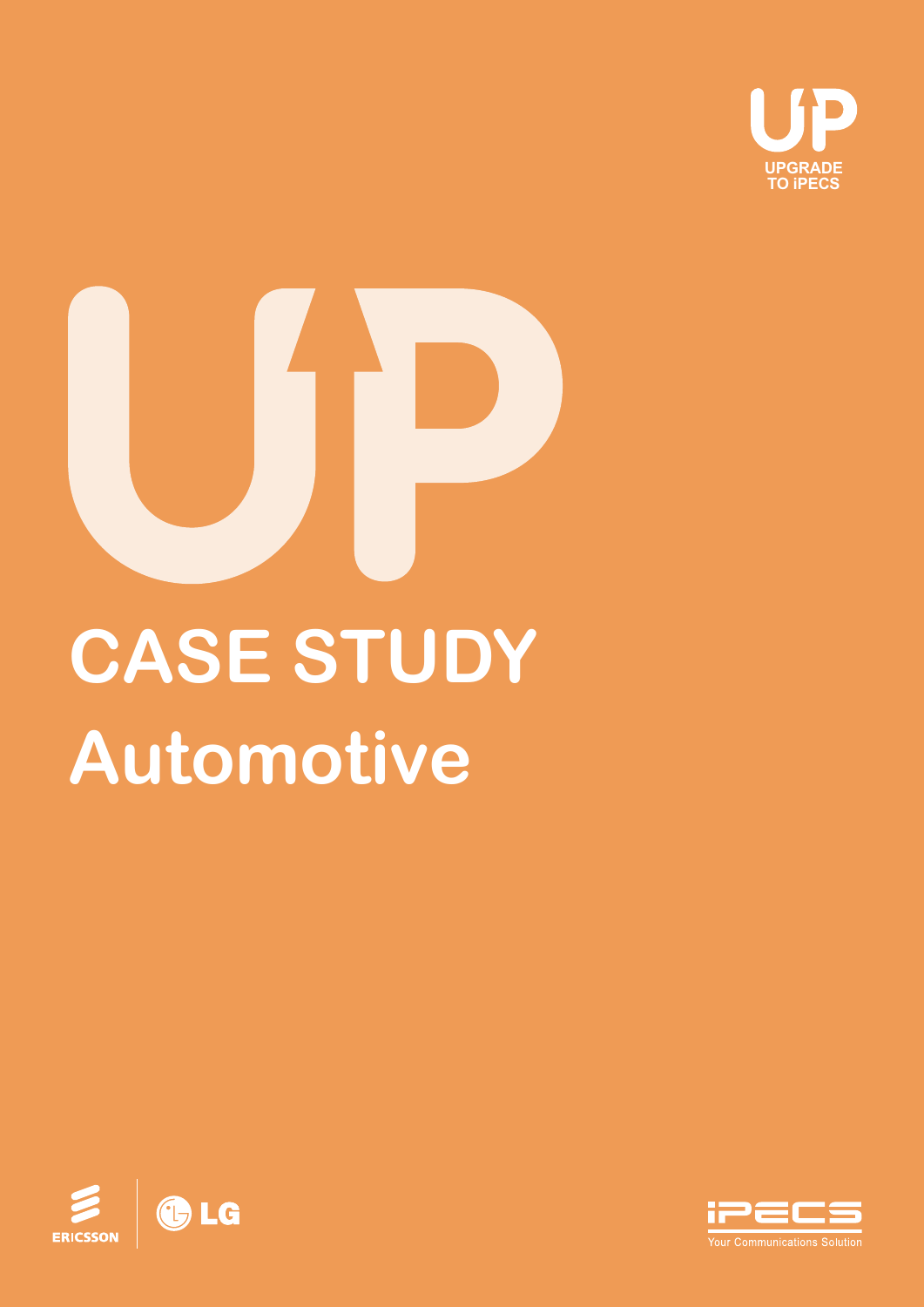**"iPECS has played an important role in supporting the growth of the business and making sure we have the right technology in place for the future."** 

**Motorline Group**

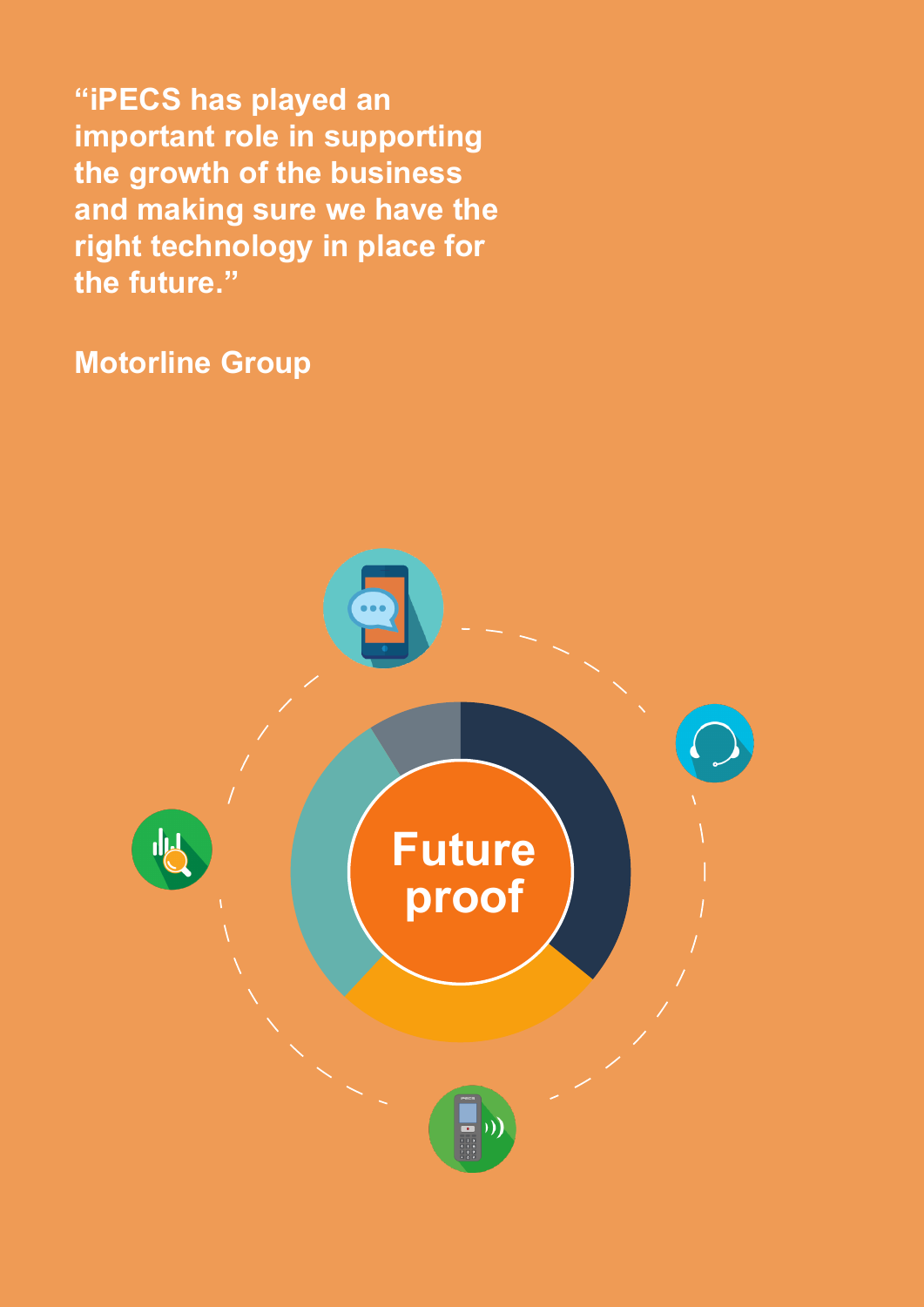# **CASE STUDY**



### **The Customer**

Motorline are one of the largest motor groups in South East England. They operate more than 30 dealerships representing 10 car brands including Toyota and Lexus. Established in 1972, they now employ over 800 employees and continue to grow.

# **The Challenge**

- Required a communications system that would support their growth while keeping the customer at the heart of their business.
- Standardise to a single and reliable communications platform across all their sites.
- Seamlessly handle calls both locally and in their central service centre.
- With many buildings spread across multiple sites, they also needed a product with distributed architecture.
- Driving cost efficiency was another key factor to allow them to continue to grow.

# **The Solution**

- Basic level handset for those with a low call volume, i.e. car service area
- Simple to use IP handsets throughout the site
- Connectivity for chip and pin machines
- iPECS UCS smartphone application enabling remote workers to use their phone as if they are in the office
- UCS desktop software enabling the desktop to act as a telephone keypad
- Call routing, to get customers to the right department quickly and efficient allocation of queued calls

### **The Benefits**

- Distributed architecture, with all branches connected through a central system, delivering a future-proof solution, easily expandable as the company grows
- iPECS UCS mobile application significantly decreased call costs with all calls connected to the solution whether in the office or working remotely
- Increase in customer satisfaction with calls quickly directed to the best skilled person
- UCS desktop software has encouraged a new way of working from making calls with one click, to cost effective conferencing between branches and instant messages between staff